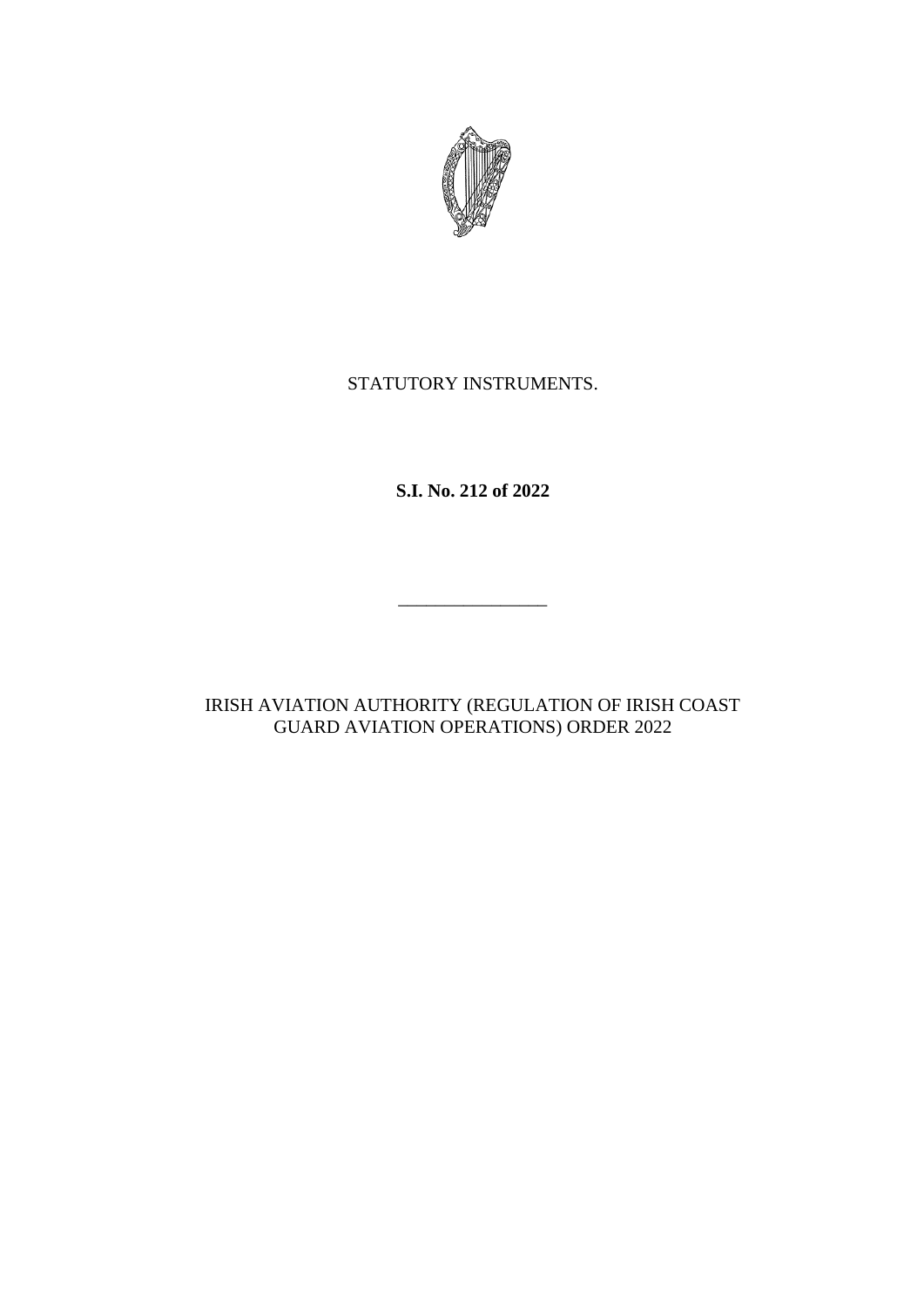# S.I. No. 212 of 2022

## IRISH AVIATION AUTHORITY (REGULATION OF IRISH COAST GUARD AVIATION OPERATIONS) ORDER 2022

The Irish Aviation Authority, in pursuance of section 58 and 59 of the Irish Aviation Authority Act 1993, hereby orders as follows:

1. (1) This Order may be cited as the Irish Aviation Authority (Regulation of Irish Coast Guard Aviation Operations) Order 2022.

- (2) This Order shall come into operation on the  $1<sup>st</sup>$  day of May 2022.
- (3) In this Order:

"the Act" means the Irish Aviation Authority Act 1993 (No. 29 of 1993) as amended;

"the Authority" means the Irish Aviation Authority;

"Coast Guard Technical Crew" means a member of a coast guard crew, other than flight crew, assigned to a coast guard operations flight for the purpose of operating specific aircraft and role equipment and assisting the flight crew during the mission;

"Commission Implementing Regulation (EU) No 923/2012" means Commission Implementing Regulation (EU) No. 923/2012 laying down the common rules of the air and operational provisions regarding services and procedures in air navigation and amending Implementing Regulation (EU) No. 1035/2011 and Regulations (EC) No. 1265/2007, (EC) No. 1794/2006, (EC) No. 730/2006, (EC) No. 1033/2006 and (EU) No. 255/2010:

"direction" means a direction issued by the Authority;

"Irish Coast Guard aviation operations" means aviation operations undertaken by or under contract to the Irish Coast Guard;

"the EASA Regulation" means Regulation (EC) No. 2018/1139 of the European Parliament and of the Council of 4 July 2018 and shall include any rules or regulations adopted by the European Commission in accordance with the EASA regulation;

"prescribed" means prescribed by a direction given by the Authority under this Order or under any other Order or by a direction or Order issued pursuant to a provision of the Act.

*Scope*

2 (*a*). This Order shall apply to aircraft operators, crew, and aircraft, other than unmanned aircraft, engaged in aviation operations undertaken by or under contract to the Irish Coast Guard.

*Notice of the making of this Statutory Instrument was published in "Iris Oifigiúil" of* 3*rd May,* 2022*.*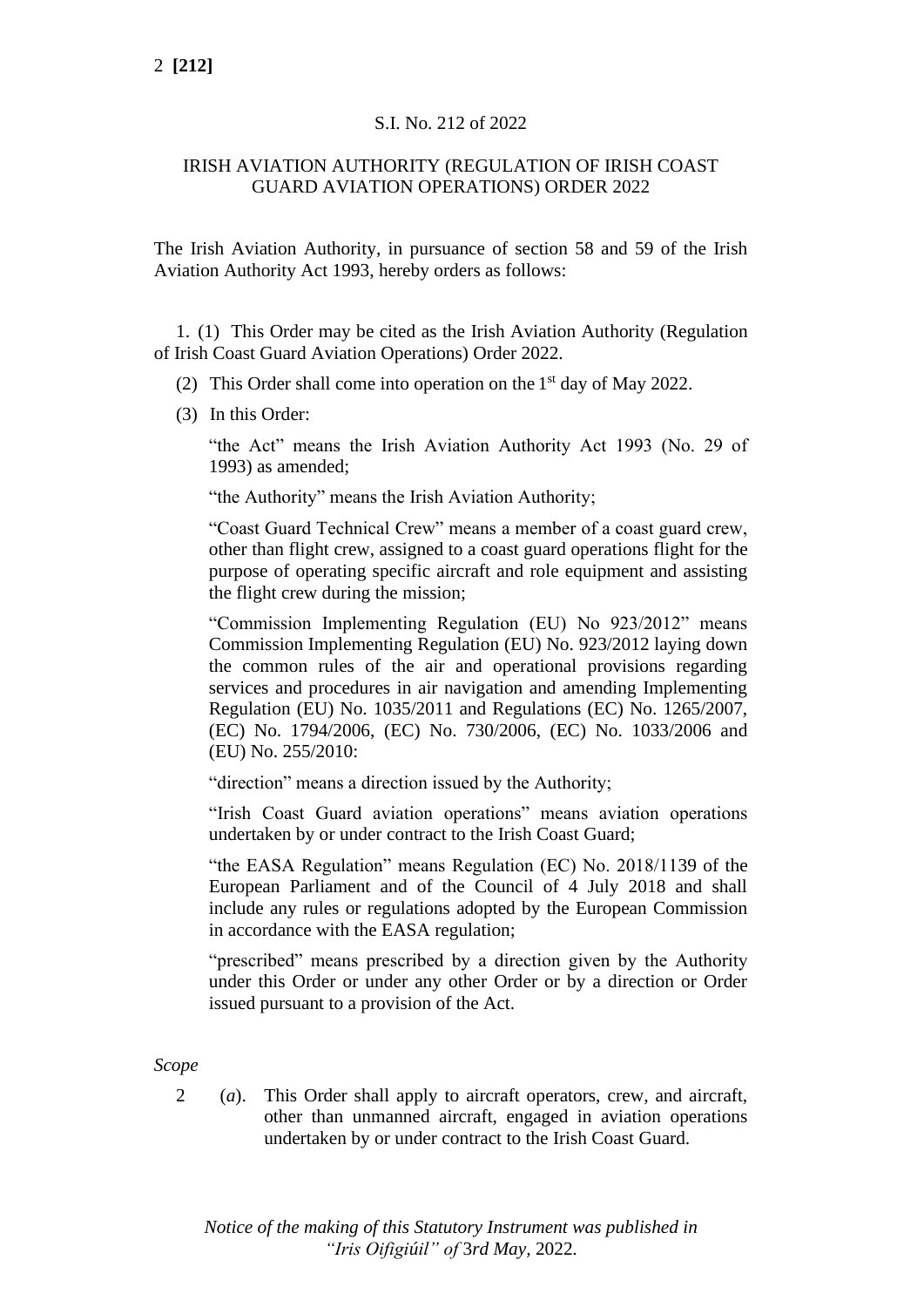(*b*). For the avoidance of doubt, this Order shall not apply to State aircraft when engaged in aviation operations undertaken by or under contract to the to the Irish Coast Guard.

#### *Air Operations*

- 3 (*a*). An operator of an aircraft engaged in Irish Coast Guard aviation operations shall be the holder of a national coast guard approval issued by the Authority, and all Irish Coast Guard aviation operations shall be conducted in accordance with that approval.
	- (*b*). In accordance with Article 7 of this Order, the Authority may lay down the conditions applicable to the granting of a national coast guard approval.
	- (*c*). An operator of an aircraft engaged in Irish Coast Guard aviation operations shall have documented operational procedures acceptable to the Authority.
	- (*d*). An operator of an aircraft engaged in Irish Coast Guard aviation operations shall be the holder of an Air Operator Certificate (AOC) issued in accordance with the EASA Regulation.
	- (*e*). An operator of an aircraft engaged in Irish Coast Guard aviation operations shall be subject to a system as the Authority may establish to address findings of non-compliance.

#### *Airworthiness*

4. In so far as it holds a certificate of Airworthiness and associated Airworthiness Review Certificate issued in accordance with the EASA Regulation, an operator of an aircraft engaged in Irish Coast Guard aviation operations is exempt from the requirement for an Irish registered aircraft to have a certificate of airworthiness in accordance with Article 7 of the Irish Aviation Authority (Airworthiness of Aircraft) Order, 1996.

# *Flight Crew Licensing*

- 5. (*a*) In so far as they hold a valid and current commercial pilot licence or airline transport pilot licence, issued and maintained in accordance with the EASA Regulation, flight crew engaged in Irish Coast Guard aviation operations shall be exempt from the requirements of Irish Aviation Authority (Personnel) Licensing, Order (S.I. No. 333 of 2000) when they are acting as a flight crew member of an aircraft registered in the State.
	- (*b*). Flight crew engaged in Irish Coast Guard aviation operations shall not exercise any privilege for instruction or examining in flying in relation to Irish Coast Guard aviation operations unless otherwise authorised in writing by the Authority.
	- (*c*). Flight crew of an aircraft engaged in Irish Coast Guard aviation operations shall hold a current Class 1 medical certificate and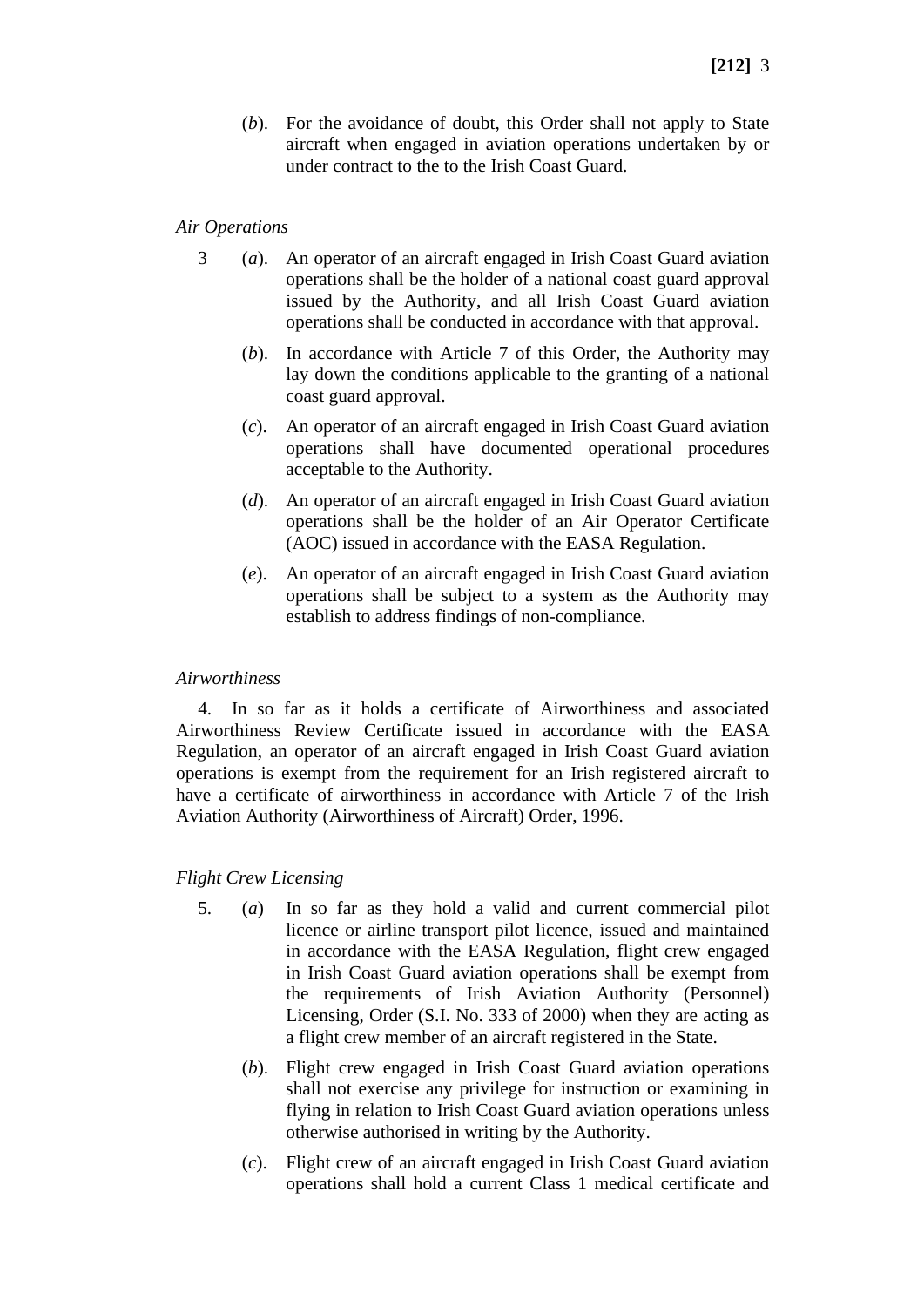shall comply with any specific requirements as regards training and checking as may be prescribed by the Authority.

- (*d*). The age requirements for flight crew shall be equivalent to those prescribed in the EASA Regulation, unless otherwise prescribed in writing by the Authority.
- (*e*). Coast guard technical crew of aircraft engaged in Irish Coast Guard aviation operations shall hold a valid and current Class 2 medical certificate and shall comply with any specific requirements as regards training and checking as may be prescribed by the Authority.

#### *Rules of the Air*

- 6 (*a*). Save where the Authority has granted specific exemptions, the operation of an aircraft engaged in Irish Coast Guard aviation operations, either in flight, or at an aerodrome, shall be in compliance with the Standardised Rules of the Air set out in Commission Implementing Regulation (EU) No 923/2012, and when in flight, either with the visual flight rules, or the instrument flight rules.
	- (*b*) Pursuant to Article 10 of the Irish Aviation Authority (Standardised Rules of the Air) Order, 2019 (S.I. No. 266 of 2019), the Authority may grant exemptions to specific rules of the air for Coast Guard aviation operations.

# *Directions*

- 7 (*a*). The Authority may give directions for carrying out the purposes of this Order. The Authority may exempt a person or an aircraft from any provision of this Order subject to any conditions specified, which shall be complied with by that person or the pilot in command of that aircraft.
	- (*b*). Directions under this Order may be given in the form of Notices to Airmen (otherwise known as "NOTAMS"), Notices to Aircraft Operators, Notices to Aircraft Owners and Aircraft Engineers (otherwise known as "Aeronautical Notices"), or Aeronautical Information Circulars, any or all of which may be posted on the Authority's website, issued through an electronic safety regulatory system, or by notice sent by registered post to the person affected.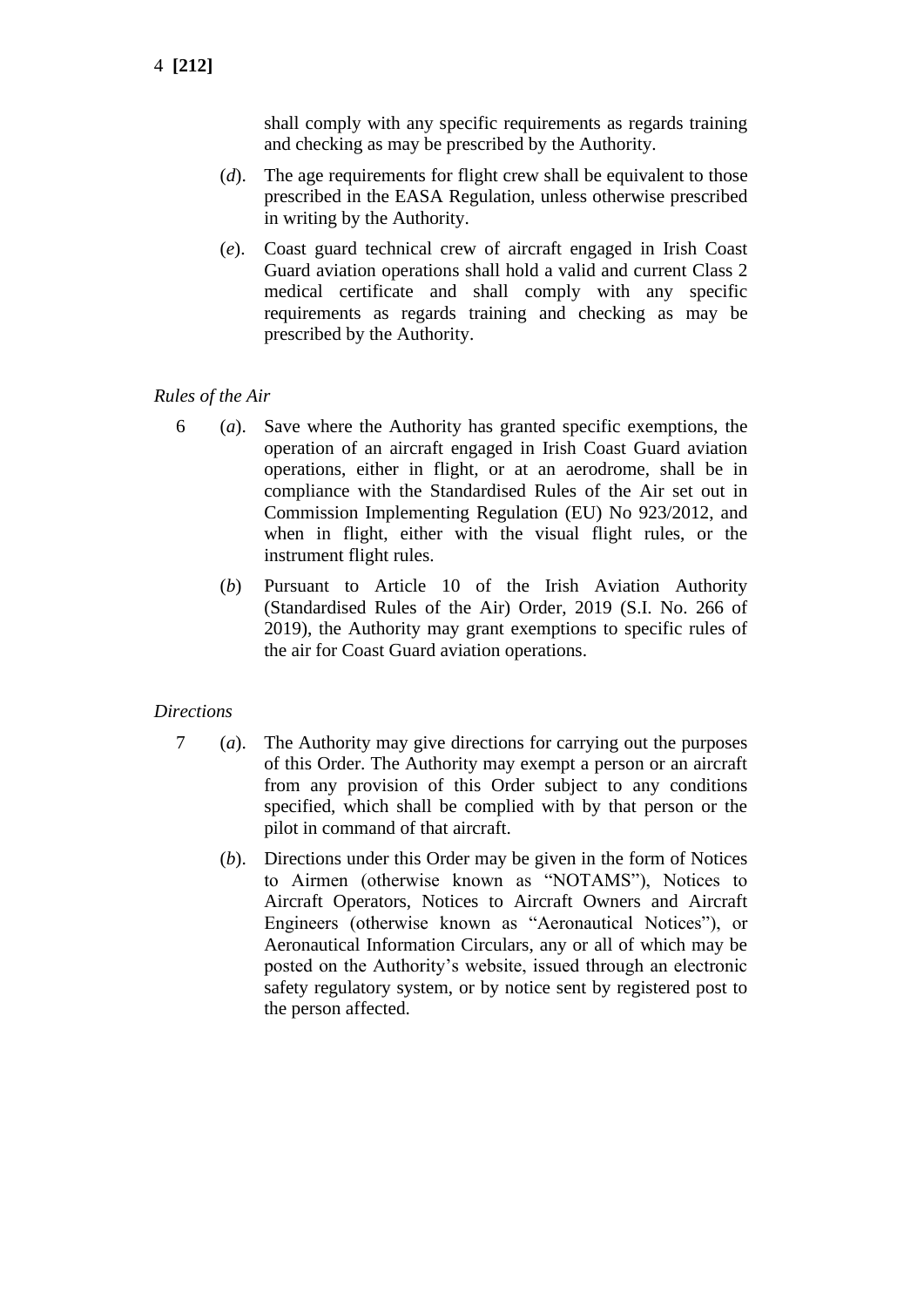

Present when the common seal of the Irish Aviation Authority was affixed hereto 27 April 2022

ROSE HYNES, Director

DIARMUID Ó CONGHAILE, Director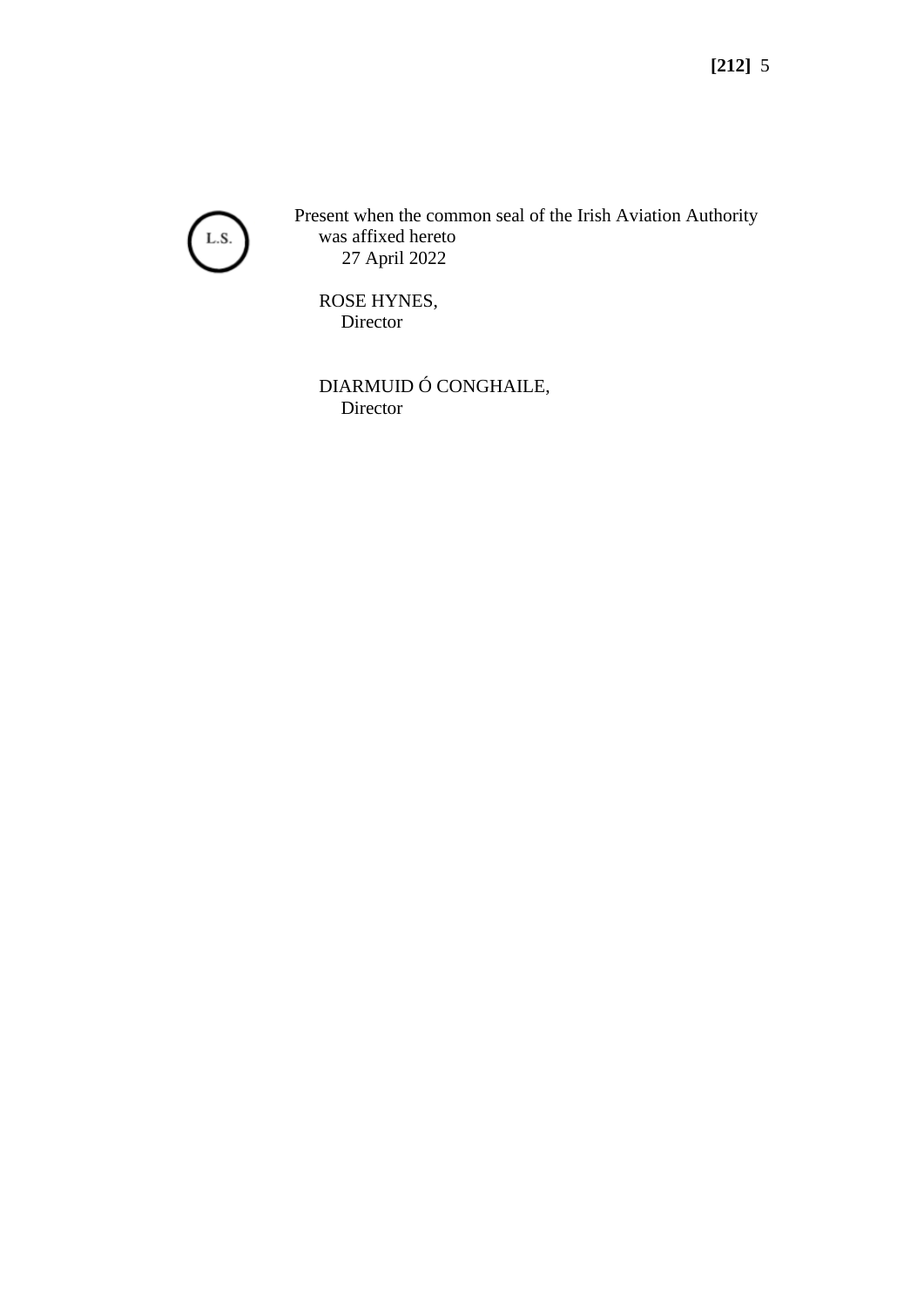#### EXPLANATORY NOTE

# (*This note is not part of the Instrument and does not purport to be a legal interpretation*)

This Order, which comes into operation on  $1<sup>st</sup>$  May, 2022, makes provision for the regulation of Irish Coast Guard aviation operations under national aviation law, including civil aviation operations provided for the Irish Coast Guard by way of contract, and also provides for a requirement for operators engaging in Irish Coast Guard aviation operations to hold a national coast guard approval issued by the Authority. This Order recognises the requirements under EU Law to ensure that Coast Guard activities and services are carried out with due regard to the safety objectives of the EASA Regulations. This Order does not extend to UAS operations undertaken by or on behalf of the Irish Coast Guard, which are regulated under the national regulations relating to the operation of UAS.